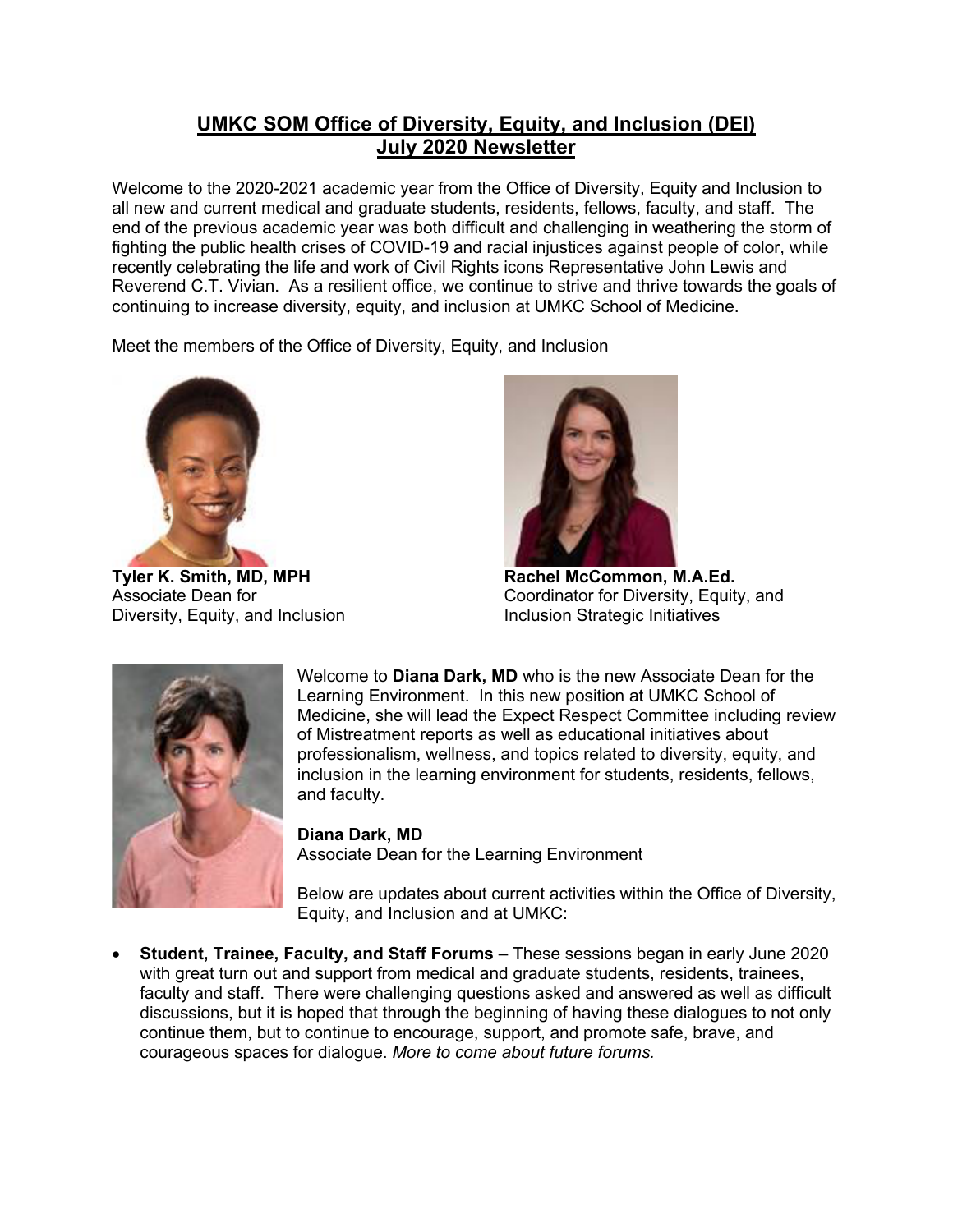- **Recruitment** We are working to recruit diverse student populations for medical and graduate school programs through continuing partnerships with diverse collegiate institutions e.g., Lincoln University of Missouri and the University of Illinois-Chicago, while developing new partnerships with Historically Black Colleges and Universities (HBCUs) throughout the country and mission-driven, non-profit organizations tasked with increasing the number of under-represented in medicine (UIM) students entering into health care professions. We are working collaboratively with the UMKC Office of Graduate Medical Education and **U**niting **N**umerous med**I**cal **T**rainees for **E**quity and **D**iversity **(UNITED)** to create virtual sessions during the 2020-2021 interview season for UIM residency and fellowship applicants to learn more about training at UMKC School of Medicine affiliated programs and living in the Greater Kansas City area.
- **Curriculum** The Office is collaborating with **Professor Mikah Thompson** (Critical Race Scholar at UMKC School of Law), **Tamorah Lewis, MD, PhD** (Nationally known Diversity, Equity, and Inclusion Advocate), **Diana Dark, MD** (Associate Dean for the Learning Environment), **Nurry Pirani, MD** (Chairperson, Council on Curriculum), and**Stefanie Ellison, MD** (Associate Dean for Learning Initiatives) to incorporate anti-racism, implicit bias, and social justice into the medical and graduate school curriculum. The goal in the first year of this curriculum is that ALL medical students in years 1-6 will learn about the same topic with each consecutive year incorporating a new topic so that after six (6) years a full curriculum will be in place. A service-learning component will be included as part of the curriculum. Aspects of this curriculum will also be incorporated into the Physician Assistant and Anesthesia Assistant Programs with training that will also be available for trainees, faculty, and staff. CPM 1 and 2 courses are currently under revision to incorporate inclusive and equitable language and representation in each lecture and workshop across the curriculum.
- **Docents** In diversifying our Docent teams, there will be new and diverse Year 1 and 2 Docents starting in the 2020-2021 academic year with introductions coming in August 2020.
- **Mistreatment Reports** Thank you to the Associate Dean for the Learning Environment, **Diana Dark, MD and Information and Technology team** for developing a new QR code connecting to the Mistreatment Reporting Online Form with new posters to be printed, distributed, and posted in visible locations throughout the School of Medicine as well as in areas frequented by residents and fellows.
- **Website** Active updates are currently underway with the Office of DEI website including information about **U**niting **N**umerous med**I**cal **T**rainees for **E**quity and **D**iversity(UNITED), the Multicultural Advisory Community of Students (MACS), as well as working with the medical librarians to provide resources for self-learning.
- **Communications** In collaboration with the Office of Marketing and Communications, expect regular newsletters containing announcements and updates from the Office of DEI, SOM DEI Council, MACS student organizations, UNITED and affiliate institution updates.
- **UMKC -** UMKC launched the **Critical Conversations Series** with the goal "to enlighten, to educate, and to explore the causes and potential cures for racism." The first sessionwas held on **Wednesday, July 8, 2020** with over 600 participants engaged in a dialogue about **"Systemic Racism in the Workplace."** Panelists included Clyde McQueen, President and Chief Executive Officer, Full Employment Council; Uzo Nwonwu, Corporate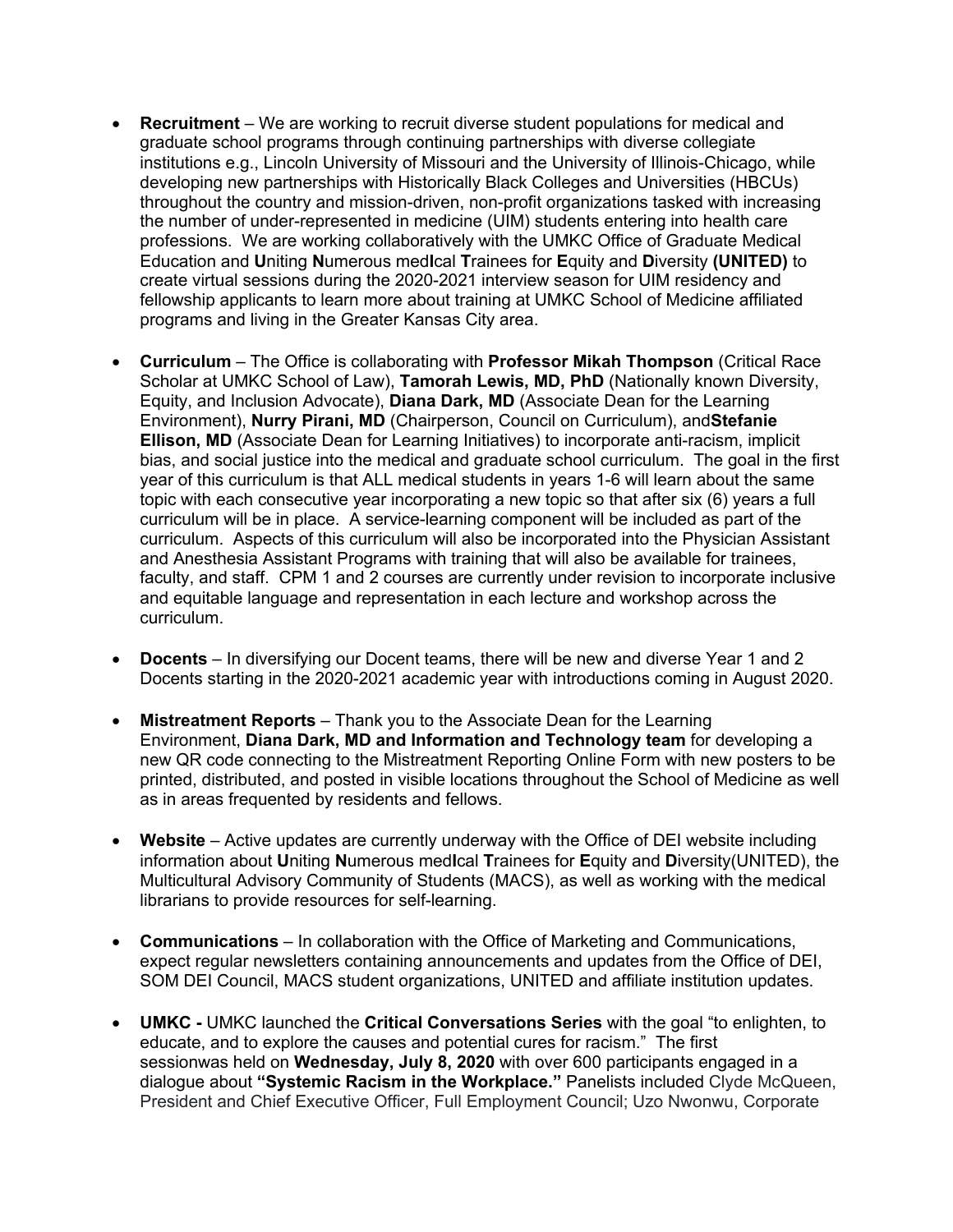Legal Counsel, UMB Bank; Jeffrey J. Simon, Office Managing Partner, Husch Blackwell LLP; A'yanna Tomlin, UMKC student, studying Business Administration; Gary O'Bannon (Moderator), Executive in Residence, Henry W. Bloch School of Management and former Director of Human Resources, City of Kansas City, Missouri. This session was the beginning of many topics discussing racism in the community, higher education, and public health.

• **Stay Woke Spotlight** – The Office will regularly highlight students, residents, fellows, faculty, staff, or organizations that are making an impact on diversity, equity and inclusion at UMKC School of Medicine. Today, we highlight the pediatric residents at **Children's Mercy Kansas City**. Former Chief Resident, **Danielle Gonzalez, MD** and leadership of the**Resident Diversity, Equity, and Inclusion Committee (Drs. Darius Blanding, Zuri Hudson, Amy Johnson, Kyra McCarty, and Johana Mejias-Beck)** organized a peaceful protest on Friday, June 5, 2020 bringing the health care community together for physical distance kneeling for 8 minutes and 46 seconds to honor the life of Mr. George Floyd who was killed in Minneapolis, Minnesota over the Memorial Day Weekend and in support of Black Lives Matter. **Amy Johnson, MD** used her artistic talents to create badge stickers as an outward expression of their support for Black Lives Matter in the emblem of a power fist with the word "Solidarity" written underneath. Thank you to the residents for your advocacy of students, colleagues, faculty, staff, and the patients and community we serve. Stay positive and remain woke.

#### **Multicultural Advisory Community of Students Organizations Updates**

## **Student National Medical Association (SNMA)**

The UMKC School of Medicine Chapter of SNMA is currently hosting a fundraiser selling "Black Lives Matter" lapel pins. Each pin is \$10 for students and \$15 for faculty and staff using the included link (https://forms.gle/AeKUb2A98CeXpTKw9 ). A portion of the proceeds from the sales will support Uzazi Village



(www.uzazivillage.org), an organization in the Greater Kansas City area established to decrease maternal and infant health disparities and inequities found in the urban core among African-American women and other at-risk populations residing in the area. Proceeds will also support UMKC medical students as national leaders in SNMA as they serve as ambassadors from UMKC School of Medicine.

## **Affiliate Institutions**

## **Children's Mercy Kansas City**

- 1. We wish a warm welcome to the **Interfaith and Latino Employee Resource Groups** at Children's Mercy. Physicians in the Latino Employee Resource Group also participate in**Latinos in Medicine** and have graciously volunteered to mentor UMKC Latinx medical students. Led by **Liset Olarte, MD** (Infectious Diseases – Peru), members include:
	- 1. **Susana Chavez-Bueno, MD** Pediatric Infectious Diseases (México)
	- 2. **Hugo Escobar, MD** Pediatric Pulmonology (Colombia)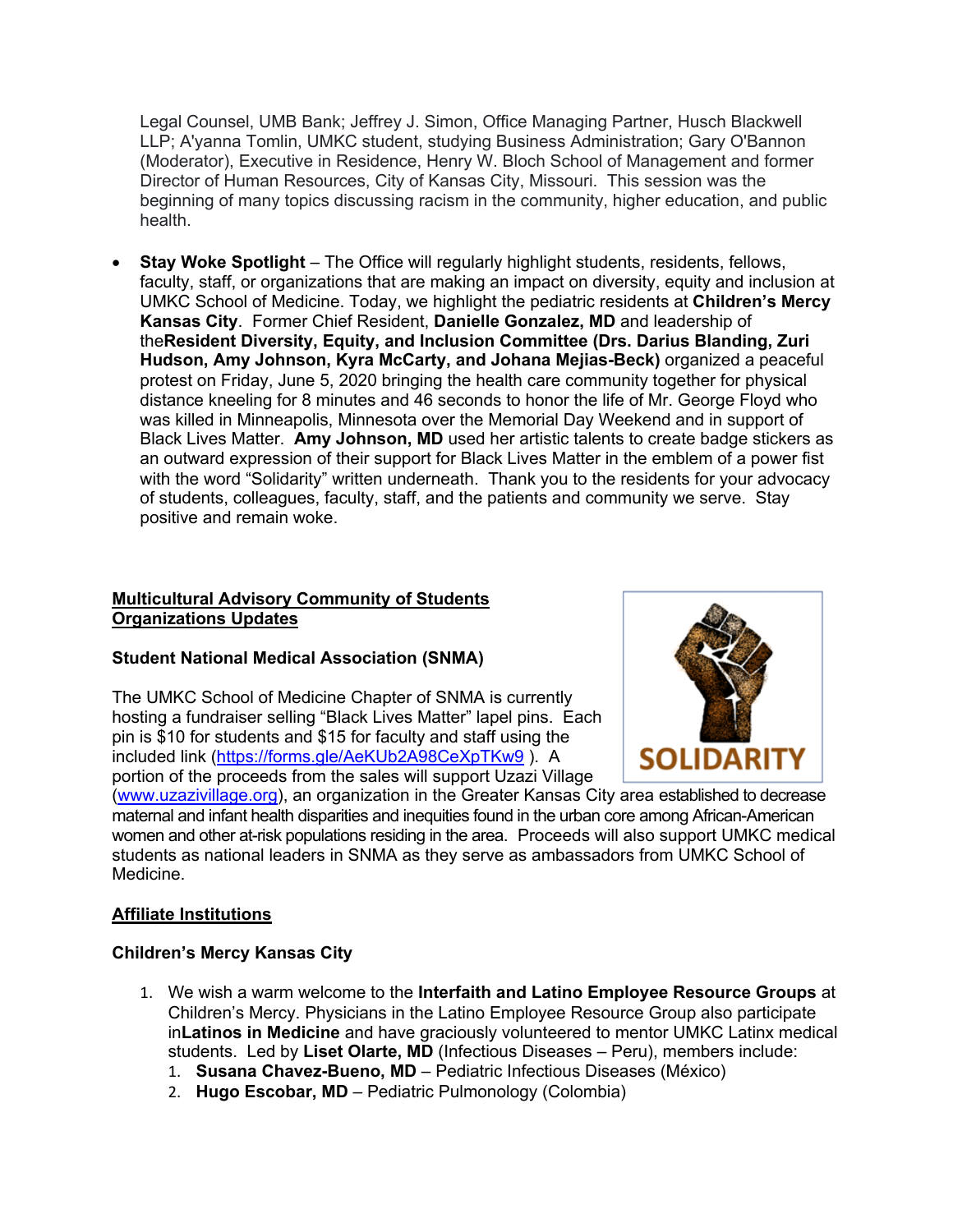- 3. **Cristina Fernandez, MD** Pediatric Weight Management (Colombia)
- 4. **Maria Ibarra, MD** Pediatric Rheumatology (Colombia)
- 5. **Liset Olarte, MD** Pediatric Infectious Diseases (Peru)
- 6. **Julio Quezada, MD** Pediatric Neurology (Guatemala)
- 7. **Gustavo Vilchez, MD** Maternal Fetal Medicine (Perú)
- 8. **Fernando Zapata, MD** Pediatric Gastroenterology (Colombia)
- 1. The Children's Mercy Equity and Diversity Education Series is focused on educating faculty, students, and health professionals about ways to address diversity, equity, and inclusion contributes to more effective strategies for improving health for individuals and communities of color. To reduce barriers to quality healthcare access and increase social equity for all, we invite you to join our upcoming virtual equity and diversity education sessions. Please see below for more details about each virtual educational session. Date: Tuesday, August 18<sup>th</sup>, 2020

**Time:** 12:00 – 1:00 PM

Please register here to receive [Microsoft](https://eventactions.com/eareg.aspx?ea=Rsvp&invite=0kf8v1a6udvzgbcpr33aunsw416vpwzf6ycjzpxdwp1b0xcehurw) Teams Link - 900 slots available **Title:** How to Be an Upstander (Working Title)

**Presenter:** Cecilia Belser-Patton, Principle and Culture Curator of JUST Systems

- 1. Explain the importance of the upstander role, including essential skills and supportive tools
- 2. Recognize how we are upstanders and how to create community of relationshipcentered culture
- 3. Identify strategies to mitigate/addressing interactions to move towards structural inclusive environment and organizational culture
- 2. Please read the Parent-ish blog post by **Ayanda Chakawa, PhD and Trista Perez Crawford, PhD** about healthy discussions with children about race.https://www.childrensmercy.org/parent-ish/2020/07/kidsrace/
- 3. Children's Mercy Hospital in Kansas City is hosting a **virtual rotation experience for fourth year**, UIM medical students on **Wednesday, August 5, 2020 from 6:30 - 8:30 PM CST.** Mercy + ME is a rotation experience that provides qualified 4th year medical students who have historically been underrepresented in medicine (UIM) an opportunity to experience the outstanding pediatric training that Children's Mercy provides. This free event will be held virtually this year. Participants will meet with the Pediatrics Residency Program Directors as well as UIM faculty, residents, and staff to answer questions about the training and living in Kansas City. The experience will increase exposure of UIM medical students to clinical and research opportunities in academic medicine, in addition to encouraging students from diverse backgrounds to apply to the Children's Mercy Kansas City Pediatric Residency Program. All questions can be directed to **Tyler Smith, MD**: tksmith2@cmh.edu. Please find the link to register here as well as the invite and agenda for the evening. We ask that you distribute the announcement to any students within your network who may be interested!

#### **Truman Medical Center (TMC)**

• TMC/University Health teamed up with the Negro Leagues Baseball and the American Jazz Museums to provide free masks to thousands of Kansas Citians. Thank you to **Drs. Stefanie Ellison, Kevin Gray, Michael Moncure, Dustin Neel, Josh Petrikin**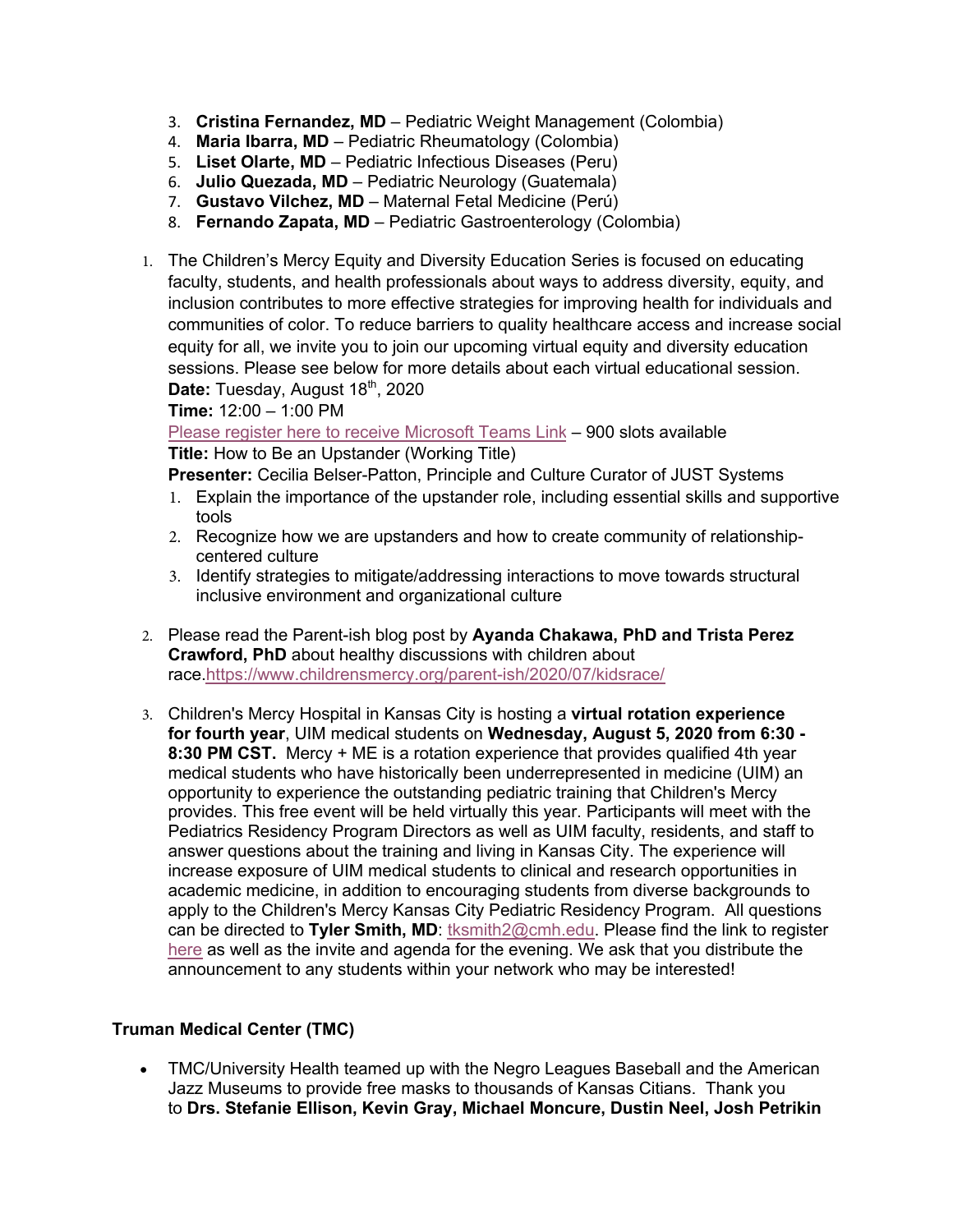**and Mark Steele** who met with passing motorists, pedestrians, people on busses, shop owners, and other citizens near  $18<sup>th</sup>$  and Vine, handing out free masks. Thank you to **Mr. Charlie Shields (Chief Executive Officer) and Mark Steele, MD (Chief Medical Officer)** for your leadership in making Truman Medical Center and employees the community leaders around the messaging that masks are a vital tool to stopping the community spread of COVID-19.

- TMC led a community masking effort bringing 30,000 masks to the Clergy Response Network, an ad-hoc group of community church leaders. The event held on Wednesday, July 22, 2020 at Calvary Temple Baptist Church provided 30,000 masks for faith leaders to disseminate. When one of the pastors contacted Mr. Shields earlier this week, Mr. Shields reached out to St. Luke's Medical Center, and together the two hospital systems donated 15,000 masks each for the clergy leaders to use with their congregations.
- **Get Out the Vote** TMC set up voter registration booths on Wednesday, July 22, 2020 at both the HSD and Lakewood campuses encouraging TMC employees to register before the August 4, 2020 Medicaid vote. The message was simple: Medicaid expansion increases access to healthcare, and increased access improves patient outcomes. As we have discussed, it's important to remember that any Medicaid expansion will likely be revenue neutral for TMC. But increased access will be good for our patients, and for Kansas City.

#### **Other Opportunities**

• Indigenous/Tribal & Non-Black People of Color Process and Check-in Hosted by the Division of Diversity & Inclusion at UMKC **[Register HERE to participate in this Check-In](https://urldefense.proofpoint.com/v2/url?u=https-3A__umsystem.zoom.us_meeting_register_tJcqd-2D2upzwoHNPF-5Ff1IyER1ibqmvhQKe38m&d=DwMF-g&c=Zl2T6vaIOSZ-iGixmidu-Jjpn1CKtCl7U5wJPI4UCTc&r=gbRY1J0mbZFsLfd_qOdvOw&m=g6plDcutLWyQkZxpQOGN6xptbL7xZGAJvIByDLJ1KE0&s=ZfcU8D60GmIh5MXBvpaBh1-7juDjyJle9hQdWnB2plw&e=)**

Many people are experiencing the murder of George Floyd by Minneapolis police, caught on video and shared with the world, in ways that are challenging to deal with. In light of that, the Division of Diversity & Inclusion would like to host a virtual check-in for Non-Black People of Color in our UMKC community. All UMKC employees are welcome; however, we will center the experiences and voices of Indigenous/Tribal and Non-Black People of Color at UMKC and their role in this movement. Join us in whatever way you feel comfortable. Listening, sharing, learning or teaching. UMKC's culture of care includes all members of Roo Nation. This is your time to check in with your colleagues and our opportunity to support each other as we navigate this unprecedented time.

#### *Tuesday, July 28, 2020*  $4:00$  PM  $-5:30$  PM

#### *Moderators*

Kim Langrehr, PhD; she/her/hers Associate Professor & Training Director, Counseling Psychology Doctoral Program

Rachel McCommon, MA Ed; she/her/hers Coordinator, Office of Diversity, Equity, and Inclusion, UMKC School of Medicine

Sandy Rodriguez, MS; she/her/hers Associate Dean of Special Collections & Archives, University Libraries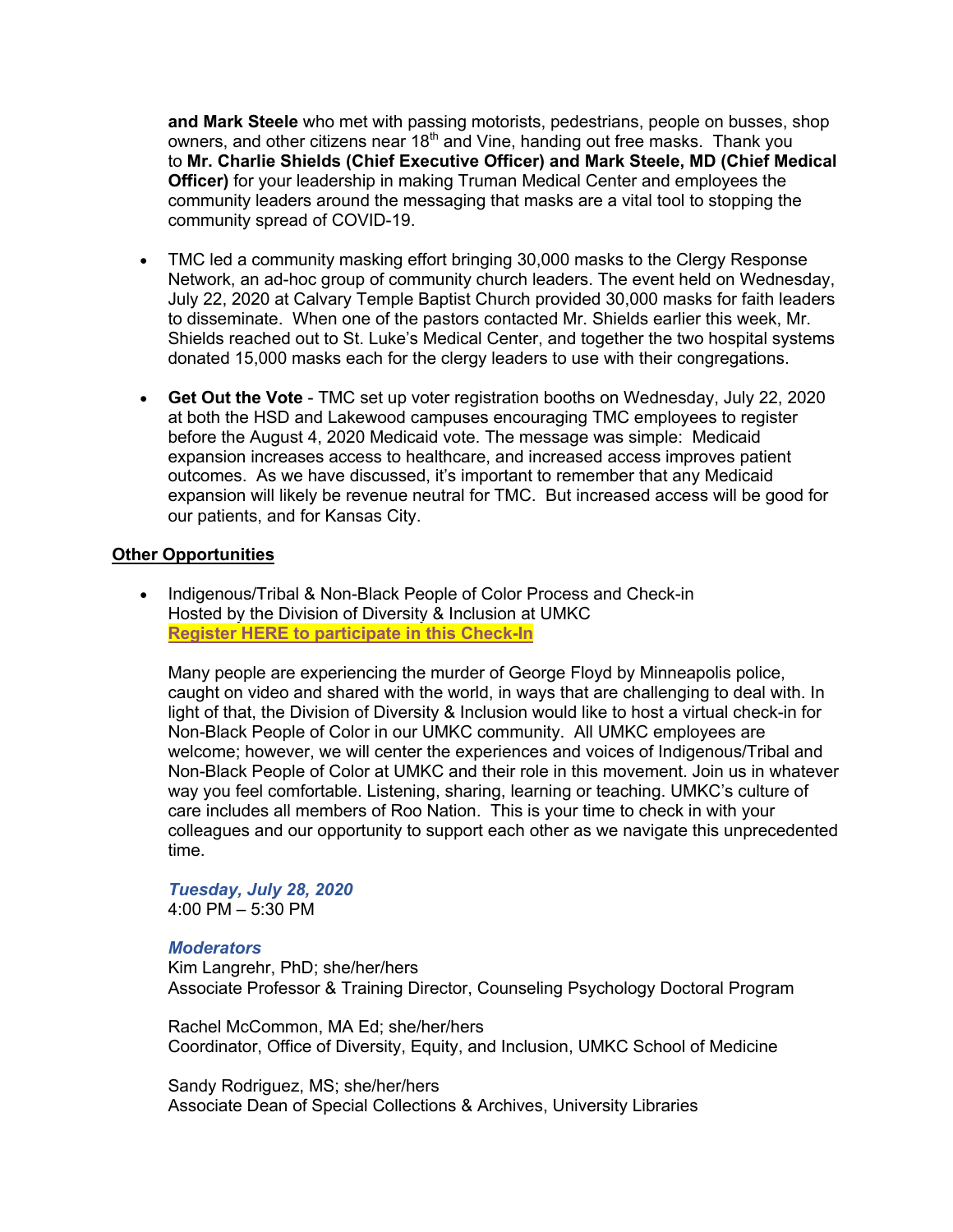Robert Prue, PhD; he/him/his Associate Professor of Social Work, School of Social Work

**Register in advance for this Zoom Meeting Information:** https://umsystem.zoom.us/meeting/register/tJcqd-2upzwoHNPF\_f1IyER1ibqmvhQKe38m

After registering, you will receive a confirmation email containing information about joining the meeting.

- Reaching for Health Equity scheduled for Wednesday, July 29, 2020. This event is sponsored by UMKC School of Medicine, UMKC Office of Student Involvement, and UMKC Multicultural Student Affairs as a question and answer session about COVID-19 for students with questions answered by UMKC School of Medicine Dean Mary Anne Jackson, MD and Obie Austin of our Student Health and Wellness Center. Please click on the link to register for this session.
- Critical Conversations Series, **The Future of Policing**, scheduled for **Thursday, July 30, 2020 from 4:00 - 5:30 PM**. Panelists include: Jean Peters Baker, Jackson County prosecutor; Emanuel Cleaver III, senior pastor of St. James United Methodist Church; James D. Corwin, former Chief of the Kansas City Police Department; Damon Daniel, President of the AdHoc Group Against Crime; Gary O'Bannon (Co-Moderator), Executive in Residence, Henry W. Bloch School of Management and former Director of Human Resources, City of Kansas City, Missouri.; Jasmine Ward (Co-Moderator), third-year student at the UMKC School of Law. Please click on the link to register for this is a free event open to students, faculty, staff, and employees affiliated with UMKC.
- The **University of California, Irvine Medical Center (UCIMC) and School of Medicine** is proud to announce the Diversity in Graduate Medical Education Virtual Residency Open House on **Saturday, August 22, 2020 from 9:00am-12:00pm**. As an institution, it is our mission to promote inclusive excellence by recruiting and supporting a wide array of physicians who can serve a diverse patient population and enable our local Orange County community to thrive. We invite 4th year medical students who are seeking to begin residency in June/July 2021 to attend our virtual gathering to learn about the Graduate Medical Education experience from multiple perspectives within the UCIMC environment. In the interest of promoting inclusive excellence in our community, we encourage **medical students** from AOA- and LCME-accredited schools throughout the United States to attend. Please see below for event information (flyer also attached). Students can also refer to https://sites.uci.edu/cohsdiversity/residencyopenhouse/ for full program details including the RSVP form, agenda, and answers to FAQs.
- The **Office of Diversity and Multicultural Affairs in the Warren Alpert Medical School** of Brown University is hosting a **Diversity in Medicine Virtual Residency Recruitment Fair** for fourth-year medical students on **Saturday, August 1, 2020**, from 10 am - 2 pm**.** Please find the residency fair announcement with the link to register and the list of participating programs. We invite you to please distribute the announcement to **students and those within your network** who may be interested. Thank you for your help!